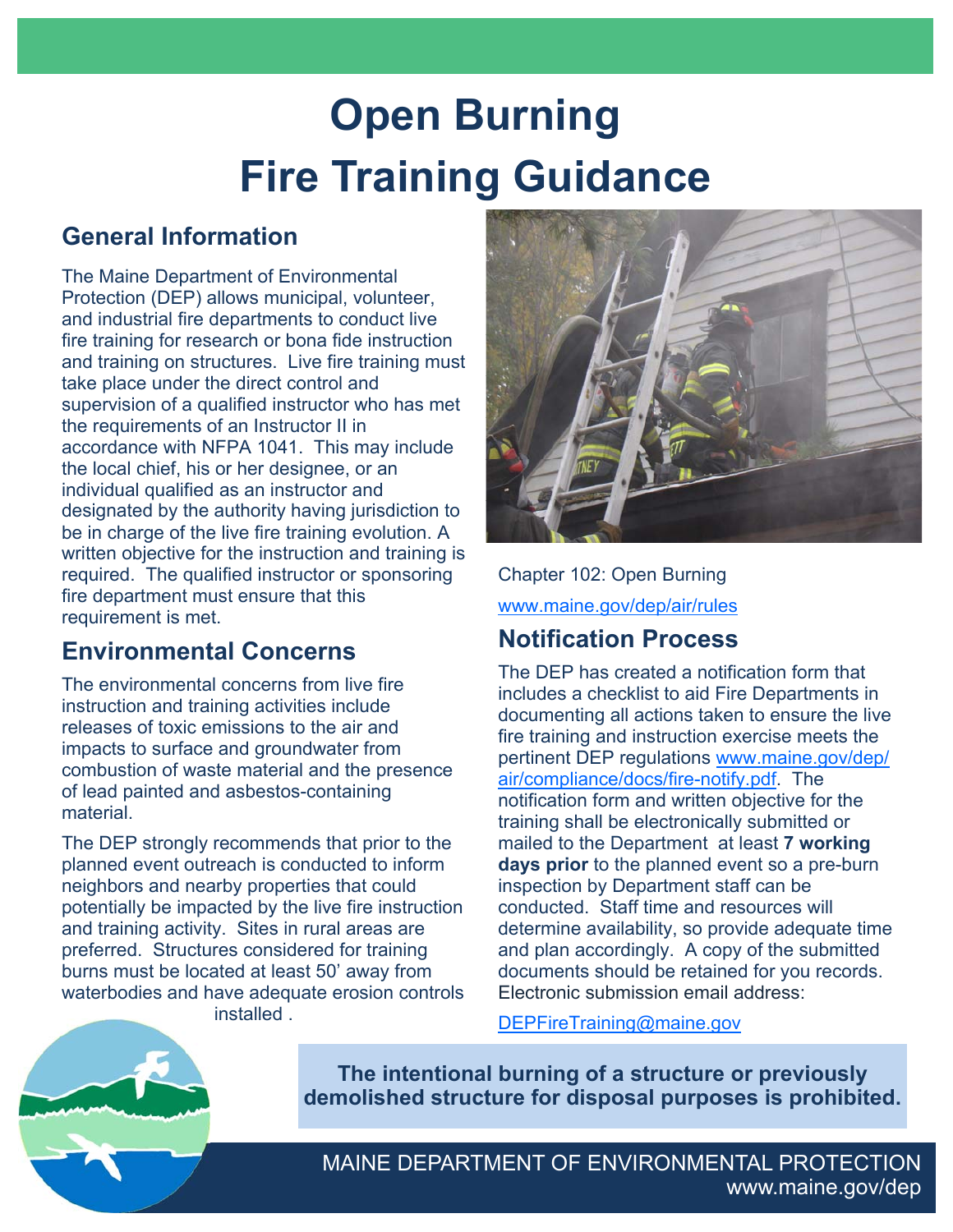# **Planning and conducting live fire training activities**

- **Pre-Burn:** A number of steps taken prior to burning of a structure will increase the possibility that the residues (ash and incompletely burned materials) from a training burn may be disposed on the property where the structure is located, or removed and disposed of at a solid waste landfill licensed to accept the material.
	- *Lead Paint:* If a structure was constructed prior to 1979, it is presumed to contain lead paint. The structure may be inspected by a licensed lead inspector and identified lead painted materials removed and disposed at a facility licensed to accept the material.
	- \* If a structure containing lead paint is burned, the resulting ash must be characterized and may require disposal as a hazardous waste. If a structure was constructed in 1979 or later, it is presumed not to contain lead paint, provided there is no evidence lead paint was used.

## [www.maine.gov/dep/waste/lead](https://www.maine.gov/dep/waste/lead/index.html)

Asbestos: Any structure to be burned for live fire training, including a residential dwelling, needs to have a National Emissions Standards for Hazardous Air Pollutants (NESHAP) inspection by a Maine-certified asbestos inspector. Any



asbestos identified needs to be removed and disposed properly by a Maine licensed asbestos abatement contractor.

 **A building demolition form must be completed and sent to the DEP regardless if asbestos is identified or not.** 

[www.maine.gov/dep/waste/asbestos](https://www.maine.gov/dep/waste/asbestos/index.html)



- **Other Waste Materials: Structures may** contain many materials with the potential for creating an environmental hazard, causing impacts to air quality and ground and/or surface water, or a nuisance. These materials must be removed and disposed, in accordance with applicable DEP regulations, prior to the training burn unless a waste material is included in the written training objective. For example, subject to DEP approval, vinyl siding and asphalt shingles may remain in place if part of the training objective. The characterization program for ash/residues will be based on the types of materials planned to be burned. All transportation of waste materials must be done by nonhazardous or hazardous waste transporters licensed by the DEP. See the checklist included in the notification form for a listing of the most common waste materials expected.
- [www.maine.gov/dep/waste](https://www.maine.gov/dep/waste/hazardouswaste/index.html)  hazardouswaste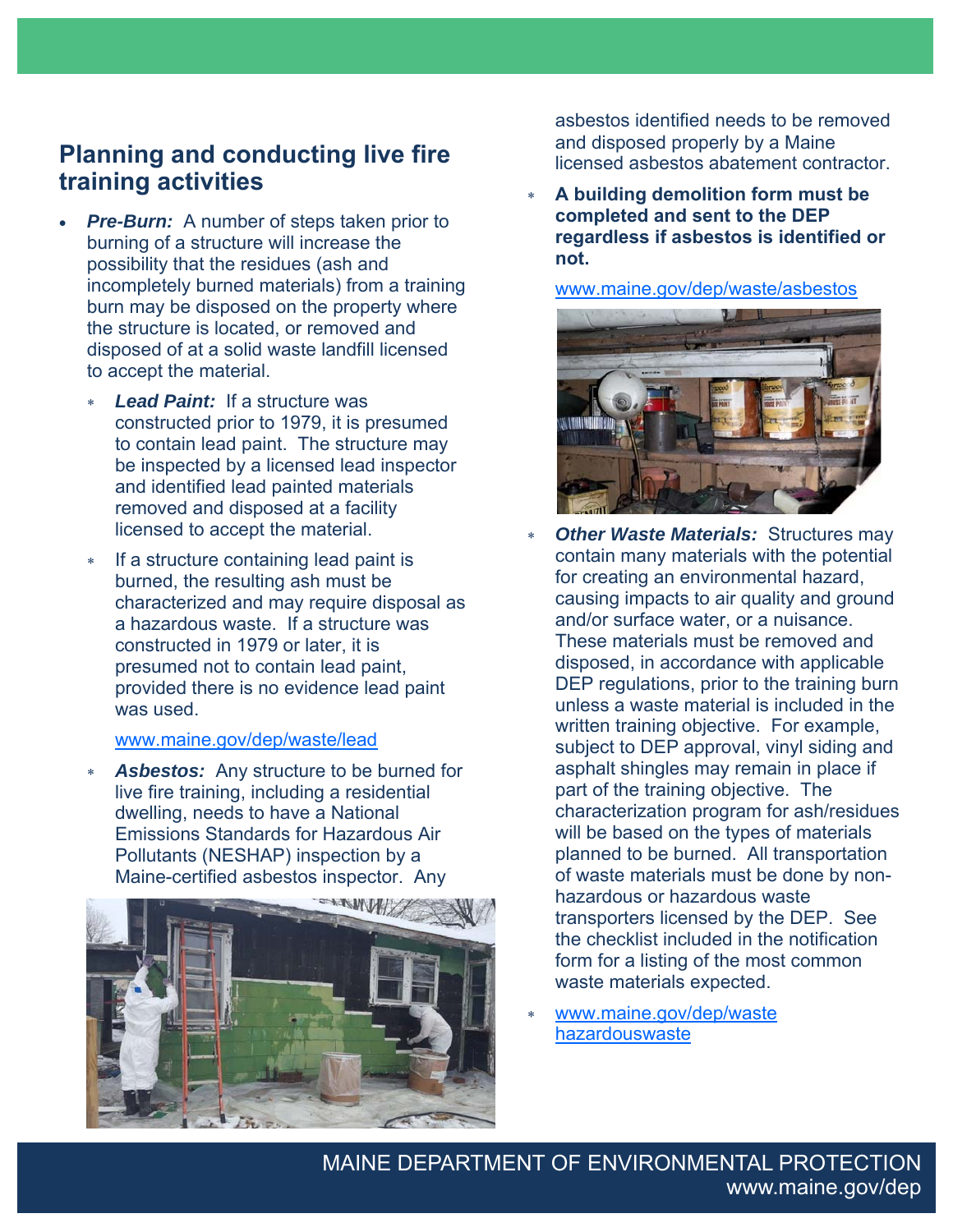*During the Burn:* If any unexpected materials are noticed during the training burn, they should be documented; removed from the burn area and extinguished, if possible; and disposed at a facility licensed to accept them. Runoff from the burn area must be managed to prevent impacts to surface water.



## *Post-Burn:*

- The disposal of ash/residues after the training burn is the responsibility of the property owner, unless responsibility has been legally transferred to another party, as documented in the completed notification form and/or the written objective for the training. Ash/residues that test as hazardous may not be disposed on site, nor is there currently a hazardous waste disposal site in Maine. Hazardous ash will need to be disposed in a state or Canada, that has a licensed hazardous waste landfill licensed to accept the waste.
- The options for handling non-hazardous ash/residues from burning a structure are the following:
	- a non-hazardous waste transporter licensed by the DEP may be hired to

transport the ash for disposal at a landfill licensed to accept this waste; or

- Ash and other residues from the burning of a structure may be disposed of on the same parcel as the structure, provided the following conditions are met:
	- $\checkmark$  materials were removed during the pre-burn stage as documented;
	- $\times$  analyses of representative samples of ash/residues demonstrate the ash is nonhazardous;
	- $\checkmark$  ash/residues are buried above the high water table on the property; and
	- $\times$  ash/residues are completely covered by at least 18 inches of soil (not gravel or rocks).

**NOTE: If the ash and other residues from the burning of a structure are disposed on site, the owner of the property may be asked to disclose the on site disposal at the time of property sale. If it is known the property contained lead paint when burned, the presence of this material on the property must be disclosed at the time of property sale, in accordance with 02-039 C.M.R. ch. 410 (the Maine Real Estate Commission's Minimum Standards of Practice rule).**